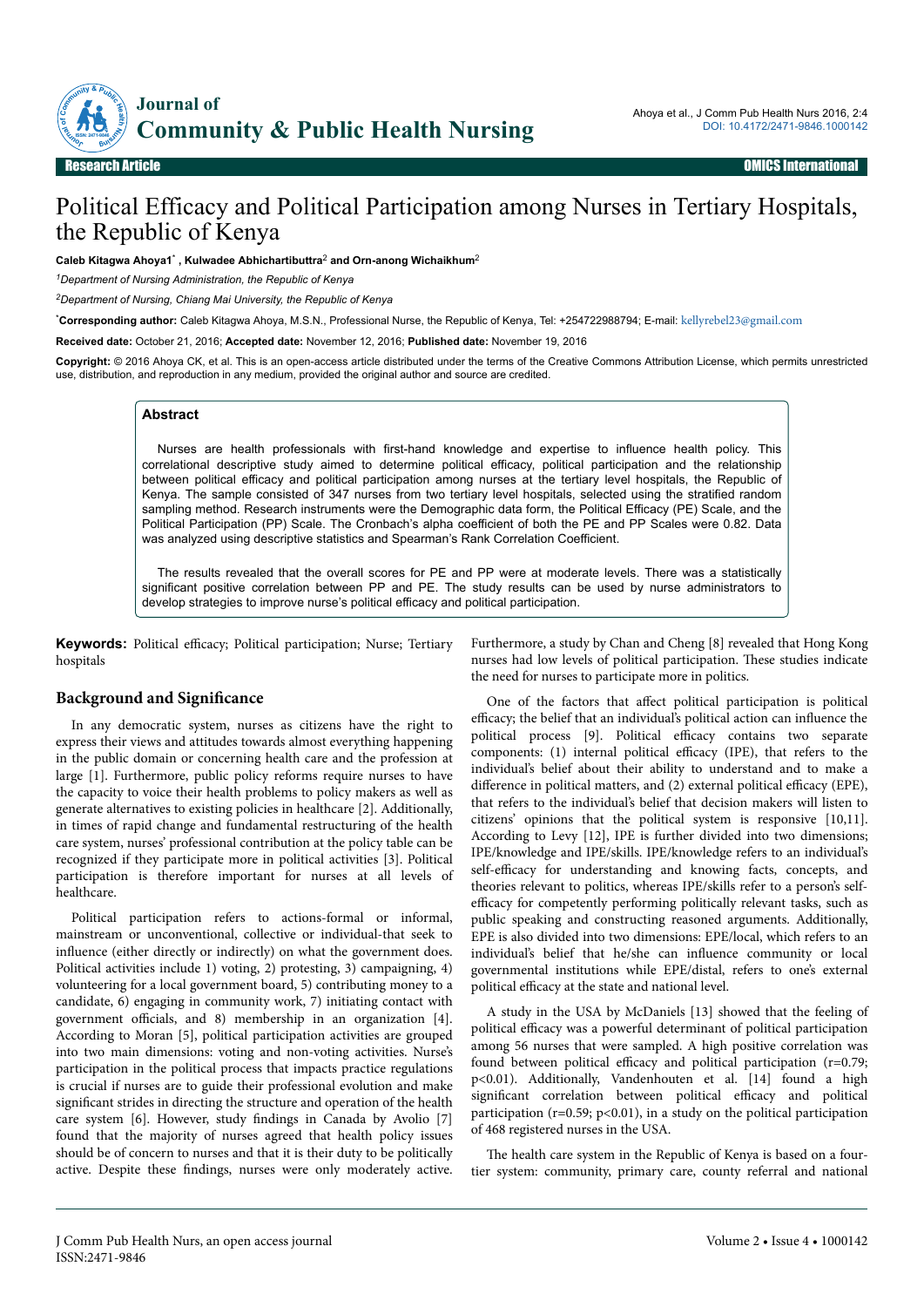referral [15]. Нere are two national referral hospitals in Kenya, which serve to provide tertiary care to all Kenyans as well as those from across its borders. Нese tertiary hospitals encounter nursing shortages, in that, while a basic certified nurse is supposed to be assigned to not more than six patients at a time, nurses in these hospitals are responsible for up to eight times that number, and sometimes must care for three or more patients sharing a single bed [16]. Apart from patient care, nurses at these tertiary hospitals engage in teaching and mentoring students while on placement. Нe current shortage of nurses as well as increased workload, results in nurses' lack of adequate time and interest in public policy activities that are of concern to their profession [17].

Although nurses in Kenya have some level of participation in political activities, more engagement is required. For instance, nurses have participated in the public protest against certain policies such as the decentralization of healthcare services and the free maternal care, which were perceived to be the cause of 1) poor remuneration, 2) lack of recognition, 3) poor working conditions and selective promotions among other core issues related to their workplace activities [18]. Nurses through their vibrant organizations [19], will seldom hold back from participating in countrywide strikes and demonstrations geared towards seeking government response to their impending demands. However, there were frequent waves of unsuccessful strikes and boycotts by nurses through their organizations KNUN and NNAK. The challenges encouraged nurses to enhance their participation efforts in the political arena.

From the review of previous literature, two studies were found investigating nurses involvement in health policy issues. In the study on the extent of East African (Kenya, Uganda and Tanzania) nurses' participation in health policy development by Shariff [20], 78 nurse leaders were purposively selected for inclusion. Findings indicated that the nurse leaders' perceived involvement in the policy arena as limited. In the other study on Kenyan nurses' participation in national policy development by Juma et al. [21], findings revealed that the reason why there's low participation of Kenyan nurses in policy development is that the policymaking process primarily followed a top-down approach, which denied nurses at the lower levels opportunities for direct involvement in national policy decisions.

In summary, previous studies indicated that nurses have minimal opportunities to participate in health policy activities. Moreover, from the review of previous studies in Kenya, on political participation, the subjects were nurse leaders. Additionally, a majority of previous studies indicating the relationship between political efficacy and political participation were conducted in developed democracies/countries [13,21-23]. These studies show that little is known about political participation among nurses in Kenya. In this regard, the researcher found it necessary to revisit and determine the levels of nurse's political efficacy and political participation as well as explore the relationship between political efficacy and political participation among nurses in tertiary hospitals, the Republic of Kenya.

## **Objectives**

The study aimed to determine the levels of political efficacy and political participation. Additionally, the study explored the relationship between political efficacy and political participation among nurses in tertiary hospitals, the Republic of Kenya.

#### **Conceptual framework**

This study was based on the concept of political efficacy by Levy [12] and concept of political participation from the review of literature. Political efficacy is the feeling that an individual's political action can influence the political process. The concept of political efficacy has four domains: external political efficacy/distal, external political efficacy/ local, internal political efficacy/skills, internal political efficacy/ knowledge [12]. Political participation refers to any activity, formal or informal, mainstream or unconventional, collective or individual that seeks to influence either directly or indirectly on what the government does. Activities of political participation include (1) voting, and (2) Non-voting activities [4,5]. Evidence from the reviewed literature indicates that political efficacies are fostered in individuals who participated in politics; hence the need to explore the relationship between political efficacy and political participation among nurses in this study.

# **Methodology**

#### **Population and sampling**

This descriptive correlational study was designed to study a population of 2600 nurses who worked in the two national tertiary level hospitals in Kenya [24,25]. Нe sample size was 347 nurses, calculated based on the Yamane [26] formula. In consideration of loss of subjects, 20% of samples were added so that 416 questionnaires were distributed to collect data. Proportional stratified random sampling method was used to determine the number of nurses from each tertiary hospital units. Nurses who had worked at the hospitals for three years or more were included in the study. However, nurses who were away on sick leave or study leave during data collection were excluded from the final study.

#### **Research instrument**

Instruments used in this study included the following: 1) the Demographic Data Form, which was developed by the researcher and comprised the age, gender, marital status, level of education, salary per month, working experience in years, membership in organizations, the job titles as well as the unit in which the nurse worked. 2) Нe Political Efficacy Scale adopted from Levy [12] which measured political efficacy as a four dimensional concept, with a total of 15 items that were measured on a six-point likert-type scale of 1 (strongly disagree) to 6 (strongly agree). Нe possible score for the instrument ranged from a minimum of 15 to a maximum of 90, and the scores were interpreted into three levels (low=15.00-40.99; moderate=41.00-66.99; high=67.00-90.00). 3) The Political Participation Scale modified from Moran [5], which measured political participation as a two dimensional concept had 19 items of which the first item was dichotomous and was not included in the final scoring of the scale. Нe other 18 items were measured on a four-point likert-type scale of increasing frequency from 1 (Never) to 4 (frequently). Нe possible scores ranged from a minimum of 18 to a maximum of 72 (low=18-36.99; moderate=37.00-55.99; high=56.00-72.00). Content validity index of the Political Participation Scale was 0.92. Нe reliabilities of both scales (PE and PP scales) on Chronbach's alpha were found to be 0.82.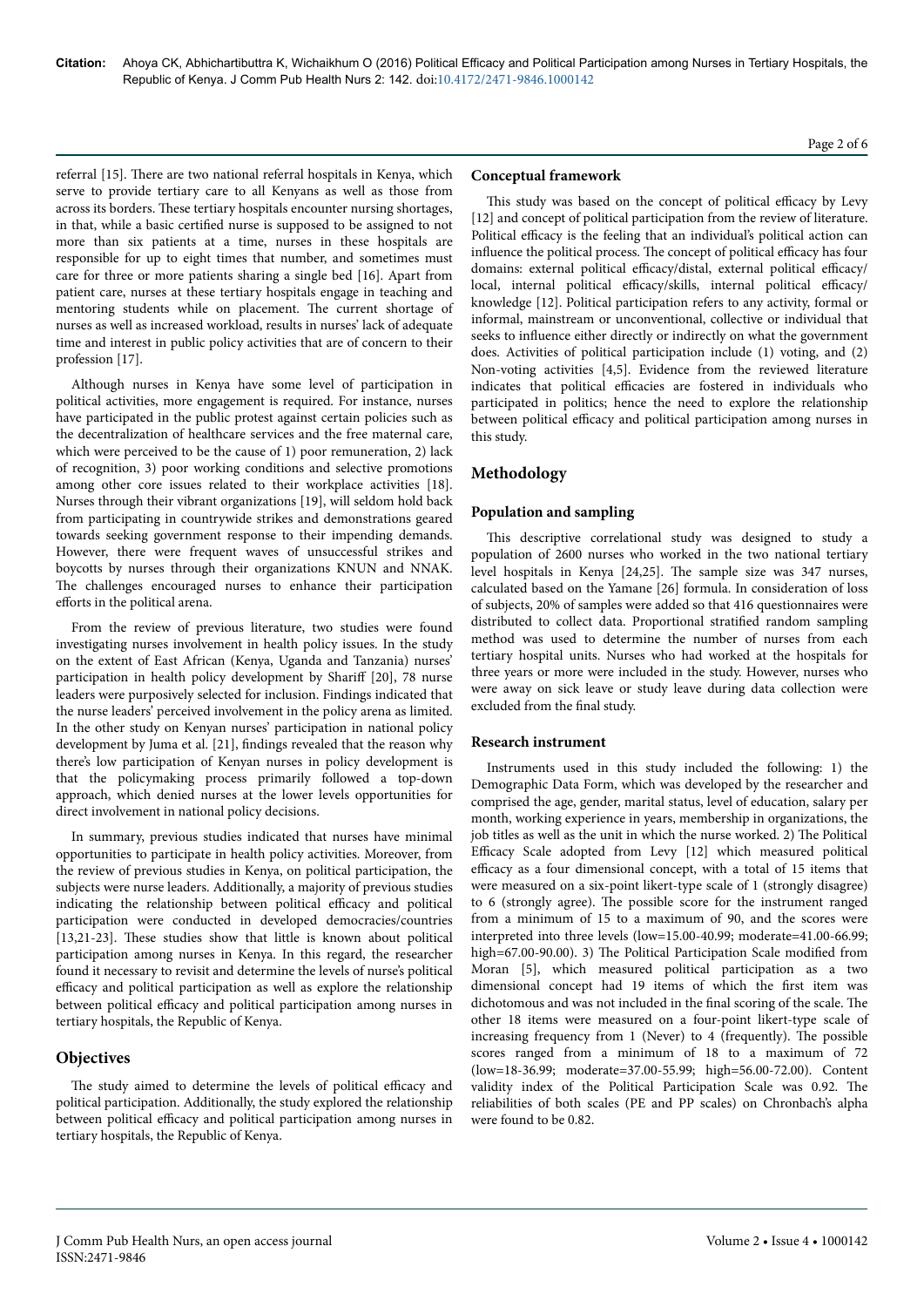# Page 3 of 6

#### **Data collection**

Data collection was carried out using a self-administered questionnaire. Нe assigned coordinators distributed and collected the research package that contained an information sheet, consent form and the questionnaire, with an envelope. Нe research package was submitted to the participants. Нe subjects responded to the questionnaires within two weeks and returned it sealed in the envelopes provided, to the coordinator. Out of the 416 questionnaires submitted, 347 were returned and checked for completeness. An 80% response rate was achieved for data analysis.

#### **Protection of human rights**

The study was approved by the Research Ethics Review Committee of the Faculty of Nursing, Chiang Mai University, in Нailand (No. 003/2016). Permission and approvals to collect data from the two tertiary level hospitals was obtained from the respective Ethics and Research committees (KNH-P68/02/2016; MTRH-0001590). Subjects were informed of the purpose of the study and method of data collection; voluntary participation was assured through signing the consent form, as well as free choice to withdraw from the study at any time without having any effect on their performance evaluation or lose benefits entitled to them. Anonymity and confidentiality of all the information was maintained by using numerical codes in the questionnaires instead of using subjects' names.

#### **Data analysis**

Data analysis was done after data collection, using a computer program. Нe statistical significance alpha (α) value was 0.05. Descriptive statistics were used to analyze demographic characteristics as well as the levels of political efficacy and political participation. The relationship between the overall scores for political efficacy and political participation among nurses was analyzed using Spearman Rho correlation since the data was not normally distributed. Нe magnitude of the correlation coefficient and direction of the relationship were interpreted according to Burns and Grove [27].

## **Results**

## **Demographic characteristics of the subjects**

Among the 347 nurses that participated in the study, 75.50% of the subjects were females while 78.39% were married. Over half (66.28%) of the nurses were in the age group of not more than 40 years old, with 60.52% of the respondents being diploma holders. Furthermore, 94.24% were members of some organization, while 56.77% of the nurses were nursing officers (general staff nurses). 83.29% of the nurses earned less than or equal to Kshs. 150,000 (less than or equal to 1,500 USD)

## **Political efficacy**

The overall as well as the levels of each dimension of political efficacy were at moderate level (Table 1).

## **Political participation**

The results for the overall political participation as well as the levels of each dimensions were at moderate level (Table 2).

#### **Relationship between PE and PP**

There was a statistically significant moderate positive correlation between political efficacy and political participation (Table 3).

| <b>Political Efficacy</b>         | Actual<br>range | Mean  | <b>Standard</b><br><b>Deviation</b> | Level    |
|-----------------------------------|-----------------|-------|-------------------------------------|----------|
| <b>Overall Political Efficacy</b> | 15-90           | 61.57 | 12.79                               | Moderate |
| EPE/distal                        | $3 - 18$        | 11.19 | 3.98                                | Moderate |
| EPE/local                         | $4 - 24$        | 16.4  | 4.33                                | Moderate |
| IPE/knowledge                     | $3 - 18$        | 12.19 | 3.66                                | Moderate |
| <b>IPE/skills</b>                 | $5-30$          | 21.79 | 5.43                                | Moderate |

Table 1: Mean, Standard deviation and the level of overall and each dimensions of political efficacy as perceived by the subjects (n=347), EPE=External Political Efficacy, IPE=Internal Political Efficacy.

| <b>Political Participation</b>         | Actual<br>range | Mean  | SD    | Level    |
|----------------------------------------|-----------------|-------|-------|----------|
| <b>Overall Political Participation</b> | 18-72           | 46.28 | 10.22 | Moderate |
| <b>Voting Scale</b>                    | $4 - 16$        | 11.68 | 3 25  | Moderate |
| Non-Voting Scale                       | 14-56           | 34.62 | 8.54  | Moderate |

Table 2: Mean, Standard deviation and the level of overall and each dimensions of political participation as perceived by the subjects  $(n=347)$ .

| Variable                  | <b>Political Participation</b> |         |
|---------------------------|--------------------------------|---------|
|                           |                                | p-value |
| <b>Political Efficacy</b> | 0.312                          | < 0.01  |

Table 3: Relationship between political efficacy and political participation of the subjects (n=347).

## **Discussion**

#### **Political efficacy**

This study found that the overall score for political efficacy as perceived by nurses in the tertiary hospitals was at moderate level (=61.57; SD=12.79). Нis finding is consistent with previous study by Salvado [28] in which nurses generally rated themselves in the moderate range in terms of political efficacy (median score=40 on a scale of 0-80). Нe possible explanations for the moderate level of political efficacy among nurses in these tertiary hospitals can be linked to factors such as age and work experience. In this study, 66.28% of the nurses were in the young age group of less than 40 years old, while 56.77% of the nurses were merely nurse officers (general staff nurses); the minimum entry level at the workplace. In Kenya, this young age group (less than 40 years old) nurses were not in the influential positions of management, since they are perceived to be less equipped with the experience to handle policy issues within their facilities. Нis finding is consistent with previous studies which indicated that the older people will be more involved in politics than the young [29].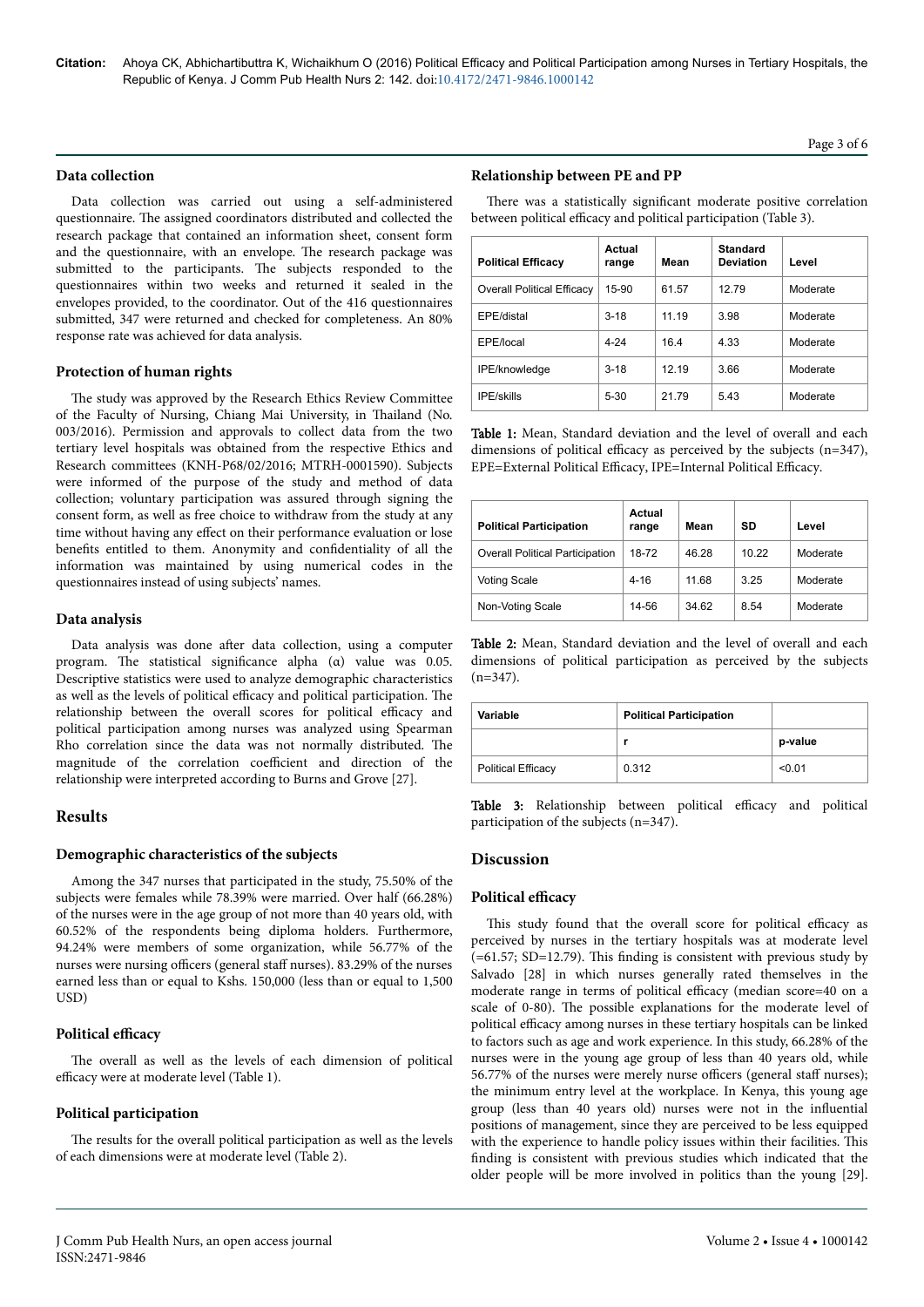Additionally, the findings indicated that 75.50% of the nurses were females; which meant that they seldom participate in politics due to their reluctance to exhibit the masculine trait typically associated with politics as identified in previous studies by Boswell et al. [30]. In this regard age, minimum work experience as well as gender issue, contributed to nurses' moderate levels of political efficacy.

The four dimensions of political efficacy were also at the moderate level. In this study, results for the internal political efficacy/knowledge which relates to an individual's self-efficacy for understanding and knowing facts, concepts and theories relevant to politics was at moderate level. Possible explanation would be that some nurses had little knowledge about politics. Нe study findings showed that 39.48% of the nurses graduated from bachelor, masters, and doctoral degrees. These category of nurses had a chance to attend, voice their concerns and discuss policy issues during the managerial meetings, thereby granting them first-hand knowledge and skills related to politics. However, 60.52% of the respondents were at the diploma level of education which meant that they were least exposed to adequate knowledge to articulate issues in the political field. Нis is because the diploma program focuses on nursing care practice with little or no exposure on key management skills necessary in influencing policy.

Results for the internal political efficacy/skill which relates to a person's self-efficacy for competently performing politically relevant tasks such as public speaking and constructing reasoned arguments were at moderate level. However, the score was moderately high. Нe explanation would be that nurses had an opportunity to learn and discuss about political activities in their organizations. In this study 94.24% of the nurses were members of some organization which conducted many political activities such as organizing for strikes, demonstrations and protests against the government. An example of the professional nursing organization is the Kenya National Union of Nurses, which mobilizes nurses to attend court or legal proceedings that pertain to nurses grievances with a view to improve the working conditions for nurses [19]. Membership in nursing organizations, gives nurses a competitive edge to get involved by coming together to voice their concerns as a group [31], engage in constructive legal battles to gain an upper hand on certain policy issues of concern, express their dissatisfaction during the demonstrations and collectively boycott duty, until their demands are adhered to [32,33]. It is in this regard that nurses believed that they had adequate internal political efficacy/skills to construct good arguments about political issues. Нis finding is supported by Morrell [34] who claimed that discussing political issues with peers has a positive effect on individual's political efficacy.

Study findings for the external political efficacy/distal which relates to an individual's belief that they can influence political activities at the state and national levels were at the moderate level. Нe study also revealed that the external political efficacy/local which relates to an individual's belief that they can influence community or local governmental institutions was at a moderate level. Possible explanations would be that there were many political activities nurses got involved in at the national level, such as voting into office the national officials for the organizations and attending legal proceedings at the national labor courts for a collective bargaining agreement with the government. In this regard, nurses believed that they could influence political activities at the national level. At the local level, nurses had some interest in the local politics that seemed much easier and less intimidating for them to participate. However, nurses found that only a few issues were taken into consideration by the National and County governments, hence the frequent waves of unsuccessful strikes. Ultimately, this contributed to the moderate levels of EPE/ distal and EPE/local.

# **Political participation**

The study found that political participation as perceived by the nurses in the tertiary level hospitals was at moderate level (=46.28; SD=10.22). This findings are consistent with a previous study by Avolio [7] among 201 Canadian nurses, in which nurses were only moderately active and just 30% of the respondents stated that they were motivated to become more involved.

The study found a moderate level of the voting dimension. The possible explanation would be that nurses as citizens of the country, have an individual responsibility of voting into office the government officials to run key issues at the ministries of health and other allied ministries of concern to health care, as the study findings showed that 82.42% of the nurses voted in the presidential elections in 2013. As Muchui [17] and Nation Media Group [32] found that nurses believed that through voting in a new government administration, certain policy issues of concern to their profession could be amended in their favor.

The study also found a moderate level of the non-voting dimension. The explanation could be that nurses' have an interest in the sociopolitical issues that can only be changed through engaging in politics, such as pay increase, promotions, shortage of staff and recognition among other grievances at their workplaces. Нese socio-political interests motivate the nurses to pile pressure on the government to respond to their agenda through many activities; for example, nurses organize protests and demonstrations, boycott duty and campaign for or against certain political leaders to spearhead the realization of their impending demands. Moreover, in this study, 94.24% of the respondents were members of some professional nursing organization, which gave them a competitive edge in voicing their concerns to influence what the government will do with regards to attending to their demands, as a study by Vandenhouten et al. [14] reported that sources of encouragement to engage in political activities included nursing organizations (27%) and voluntary organizations (22%).

However, both voting and non-voting activities require having a sufficient amount of time to participate as claimed by Verba et al. [4] that people with more free time would be more politically active than those with less free time. In this regard, some of the nurses cannot leave their duties to vote since they have the responsibility for 24 hours caring of patients. Moreover, in this study, 83.29% of the nurses earned less than or equal to Kshs. 150,000 (approximately 1500 USD) which made them less capable of contributing monetarily in support of the political activities in their organizations. Нis is consistent with Vandenhouten et al. [14] who indicated that 9 out of 10 (92%) of the respondents perceived an inability to contribute monetarily to political candidates, parties or courses, as well as to nursing organizations for political purposes.

# **The relationship between political efficacy and political participation**

The study found a statistically significant moderate positive correlation between political efficacy and political participation  $(r=0.31; p<0.01)$ . In this view, the more politically efficacious an individual is, the more they will participate in other political activities (voting or non-voting) that have an influence on what the government does. Similar results were obtained in previous studies by Jun et al.

Page 4 of 6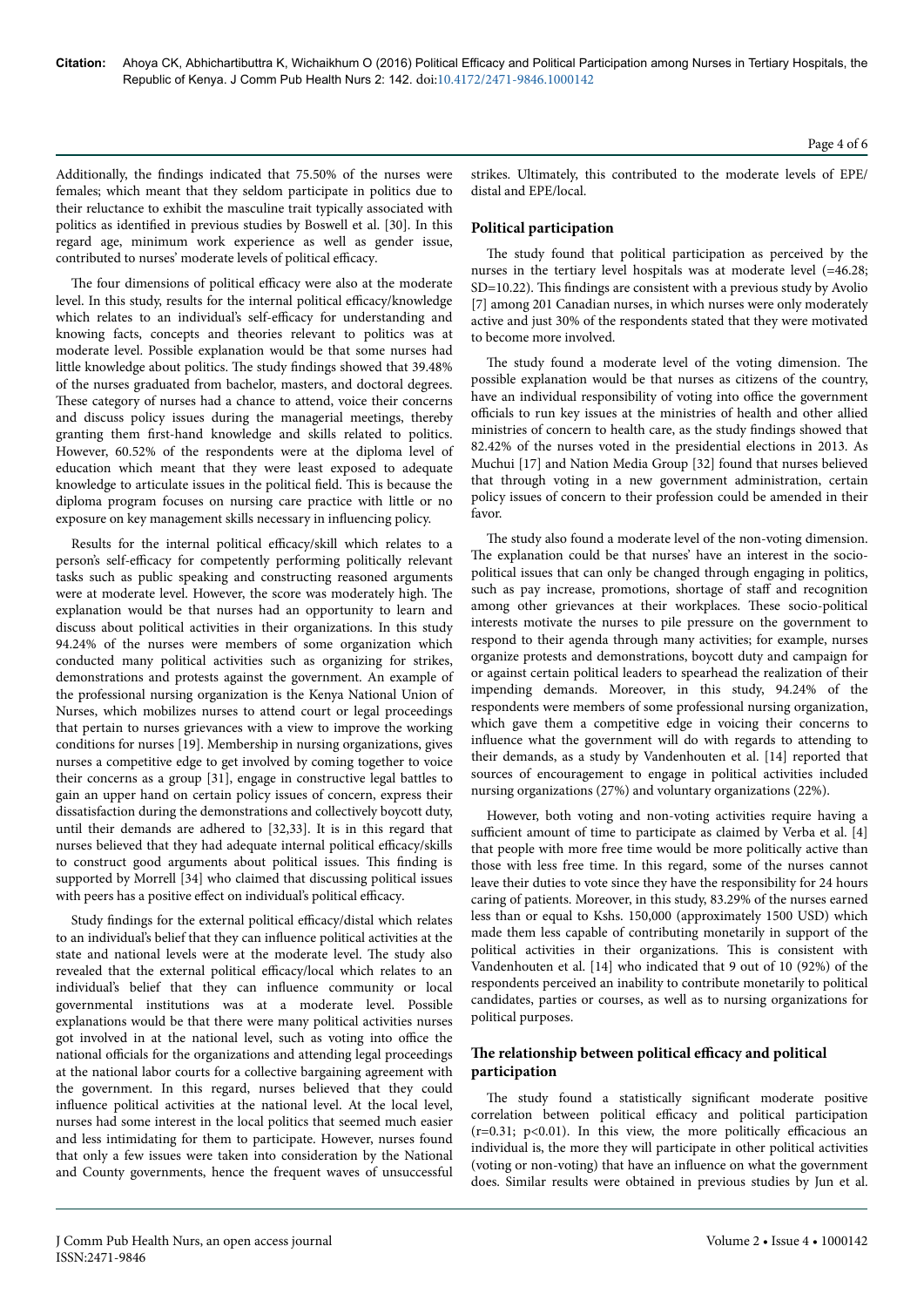[23], among 286 nurses in North Korea, who found that political efficacy had a moderate positive correlation with political participation (r=0.32; p<0.001); Vandenhouten et al. [14] found a strong significant correlation between political efficacy and political participation  $(r=0.59; p<0.01)$ ; McDaniels [13], in a study on the political participation of 56 registered nurses, showed that the feelings of political efficacy were a powerful determinant of political participation among nurses and there was a high positive correlation between political efficacy and political participation ( $r=0.797$ ,  $p<0.01$ ).

Possible explanation for the statistically significant moderate positive correlation could be that, political efficacy which refers to individual's belief that they can understand and influence political issues, builds people's confidence to participate in the political arena. According to Bandura's [35] theory, self-efficacy refers to whether people believe that they have the skills to influence the political system. This study found that 43.22% of the nurses were in the higher rank of senior nurses, clinical educators and nurse managers, which gave them the chance and confidence to articulate issues related to policy. Furthermore, 39.48% of the nurses were bachelors, master's or doctoral degree holders; 24.50% had a work experience of more than or equal to 15 years, which meant that they were experienced enough to engage in policy issues at their facilities. Нis is consistent with study findings by Caprara et al. [29] who inferred that, active participation requires citizens to believe in their own ability to influence the course of politics, in other words, to feel politically efficacious.

Furthermore, previous studies indicated that political efficacy, the belief that individuals' action can influence governmental processes, increases when individuals have opportunities to; discuss public issues, participate in small-scale democratic processes, and develop connections with others who are politically engaged [36]. In this study, 94.24% of the respondents belonged to some professional nursing organizations which gave them a platform to develop connections with others as well as participate more in political as well as the organizational activities such as contributing money, voting and participate in protests and demonstrations. In this regard, nurses perceived having some level of political efficacy that enabled them participate in political activities, hence the statistically significant  $positive$  correlation between political efficacy and political participation.

## **Study Limitations**

Since the study was conducted in two national tertiary level hospitals, the findings cannot be generalized to the whole population of nurses countrywide.

## **Conclusion of the Study**

The study findings revealed that, the overall level of political efficacy as well as political participation as perceived by nurses were at a moderate level. Additionally, a statistically significant moderate correlation between political efficacy and political participation was found in this study. Нe findings of this study can provide valuable information to academic administrators on the need to introduce within the curriculum to equip nurses with knowledge and skills necessary for effective participation in the political field. Nurse leaders in professional nursing organizations can initiate fellowship as well as internship programs for nurses to learn and experience first-hand opportunity of participating in political activities geared towards changing policy in health care. Nurse administrators can help develop

nurse's participation in politics by encouraging them to become members of both institutional as well as national nursing organizations that take stands for nurses in the political arena.

#### **Recommendations**

Based on the study findings, the researcher proposes the need to conduct the same study at different levels of health care institutions (secondary and primary levels) among nurses in the Republic of Kenya. Moreover, conducting a predictive study on the factors related to political participation among nurses in tertiary care hospitals would be imperative.

## **Acknowledgement**

A sincere appreciation is extended to the Нailand International Cooperation Agency (TICA) for the research grant and scholarship, Chiang Mai University, as well as faculty members who assisted in making my research dream as well as completion of the master's degree, a reality.

#### **References**

- 1. Short NM (2008) Influencing [health policy: Strategies for nursing](http://dx.doi.org/10.1016/j.profnurs.2007.10.004) [education to partner with nursing practice. Journal of Professional](http://dx.doi.org/10.1016/j.profnurs.2007.10.004) [Nursing 24: 264-269.](http://dx.doi.org/10.1016/j.profnurs.2007.10.004)
- 2. [Croucher R \(2014\) Defending independence. Legal Studies 34: 515-535.](http://dx.doi.org/10.1111/lest.12060)
- 3. [Herman DW \(2011\) Nurse state legislators:](http://scholarcommons.sc.edu/etd/2588/) Нe journey to state capitols.
- 4. [Verba S, Schlozman K, Brady H \(1995\) Voice and equality: Civic](http://www.hup.harvard.edu/catalog.php?isbn=9780674942936) [voluntarism in American politics. Cambridge, MA: Harvard University](http://www.hup.harvard.edu/catalog.php?isbn=9780674942936) [Press.](http://www.hup.harvard.edu/catalog.php?isbn=9780674942936)
- 5. [Moran VJ \(2014\) Political participation among Louisiana advanced](http://gradworks.umi.com/35/83/3583255.html) [practice nurses \(Doctoral dissertation\).](http://gradworks.umi.com/35/83/3583255.html)
- 6. [Hewlett CL \(2008\) Political participation of nurses \(Doctoral](http://gradworks.umi.com/33/15/3315131.html) [Dissertation\).](http://gradworks.umi.com/33/15/3315131.html)
- 7. [Avolio CD \(2014\) Political advocacy: Beliefs and practices of registered](file:///C:/Users/hareesha-s/AppData/Local/Temp/1.%09http:/scholar.uwindsor.ca/etd) [nurses.](file:///C:/Users/hareesha-s/AppData/Local/Temp/1.%09http:/scholar.uwindsor.ca/etd)
- 8. Chan SW, Cheng BS (1999) Political participation in Hong Kong: A study. J Nurs Manag 7: 167-175.
- 9. [Campbell A, Gurin G, Miller WE \(1954\)](http://dx.doi.org/10.1177/003231878003200105) Нe voter decides. New York: [Harper & Row.](http://dx.doi.org/10.1177/003231878003200105)
- 10. Balch GI (1974) Multiple indicators in survey research: The concept sense of political efficacy. Political Methodology, pp: 1-43.
- 11. [Lane RE \(1959\) Political life: Why people get involved in politics.](https://www.questia.com/library/1080143/political-life-why-people-get-involved-in-politics) [Glencoe, Illinois: Free Press Publishers.](https://www.questia.com/library/1080143/political-life-why-people-get-involved-in-politics)
- 12. [Levy BL \(2011\) I could make a](https://deepblue.lib.umich.edu/bitstream/handle/2027.42/86312/brettml?sequence=1) difference: Research and theory on [educating adolescents for political engagement \(Unpublished doctoral](https://deepblue.lib.umich.edu/bitstream/handle/2027.42/86312/brettml?sequence=1) [dissertation\). University of Michigan, Ann Arbor.](https://deepblue.lib.umich.edu/bitstream/handle/2027.42/86312/brettml?sequence=1)
- 13. McDaniels O (1991) Political participation of registered nurses: A correlational study. Dissertation Abstracts International 52: 1957B.
- [Vandenhouten CL, Malakar CL, Kubsch S, Block DE, Gallagher-Lepak S](http://dx.doi.org/10.1177/1527154411425189) [\(2011\) Political participation of registered nurses. Policy Polit Nurs Pract](http://dx.doi.org/10.1177/1527154411425189) [12: 159-167.](http://dx.doi.org/10.1177/1527154411425189)
- 15. [Ministry of Health Kenya \(2013\) Kenya Health Policy 2012–2030.](https://www.afidep.org/?wpfb_dl=86.)
- 16. [Ojwang BO, Ogutu EA, Matu PM \(2010\) Nurses' impoliteness as an](https://cdn2.sph.harvard.edu/wp-content/uploads/sites/13/2013/08/11-Ojwang.pdf) [impediment to patients' rights in selected Kenyan hospitals. Health Hum](https://cdn2.sph.harvard.edu/wp-content/uploads/sites/13/2013/08/11-Ojwang.pdf) [Rights 12: 101-117.](https://cdn2.sph.harvard.edu/wp-content/uploads/sites/13/2013/08/11-Ojwang.pdf)
- 17. [Mbindyo P, Gilson L, Blaauw D, English M \(2009\) Contextual](http://dx.doi.org/10.1186/1748-5908-4-43) influences [on health worker motivation in district hospitals in Kenya.](http://dx.doi.org/10.1186/1748-5908-4-43) [Implementation Science 4: 43.](http://dx.doi.org/10.1186/1748-5908-4-43)
- 18. [Muchui D \(2014\) Nurses threaten to strike over devolution. Nairobi:](http://www.businessdailyafrica.com/Nurses-threaten-to-strike-over-devolution/-/539546/2524452/-/1g2ihwz/-/in) [Kenya.](http://www.businessdailyafrica.com/Nurses-threaten-to-strike-over-devolution/-/539546/2524452/-/1g2ihwz/-/in)
- 19. [Kenya National Union of Nurses \(2014\) Functions of trade unions.](file:///C:/Users/hareesha-s/AppData/Local/Temp/1.%09http:/www.knun.org/homepage/about%20us)